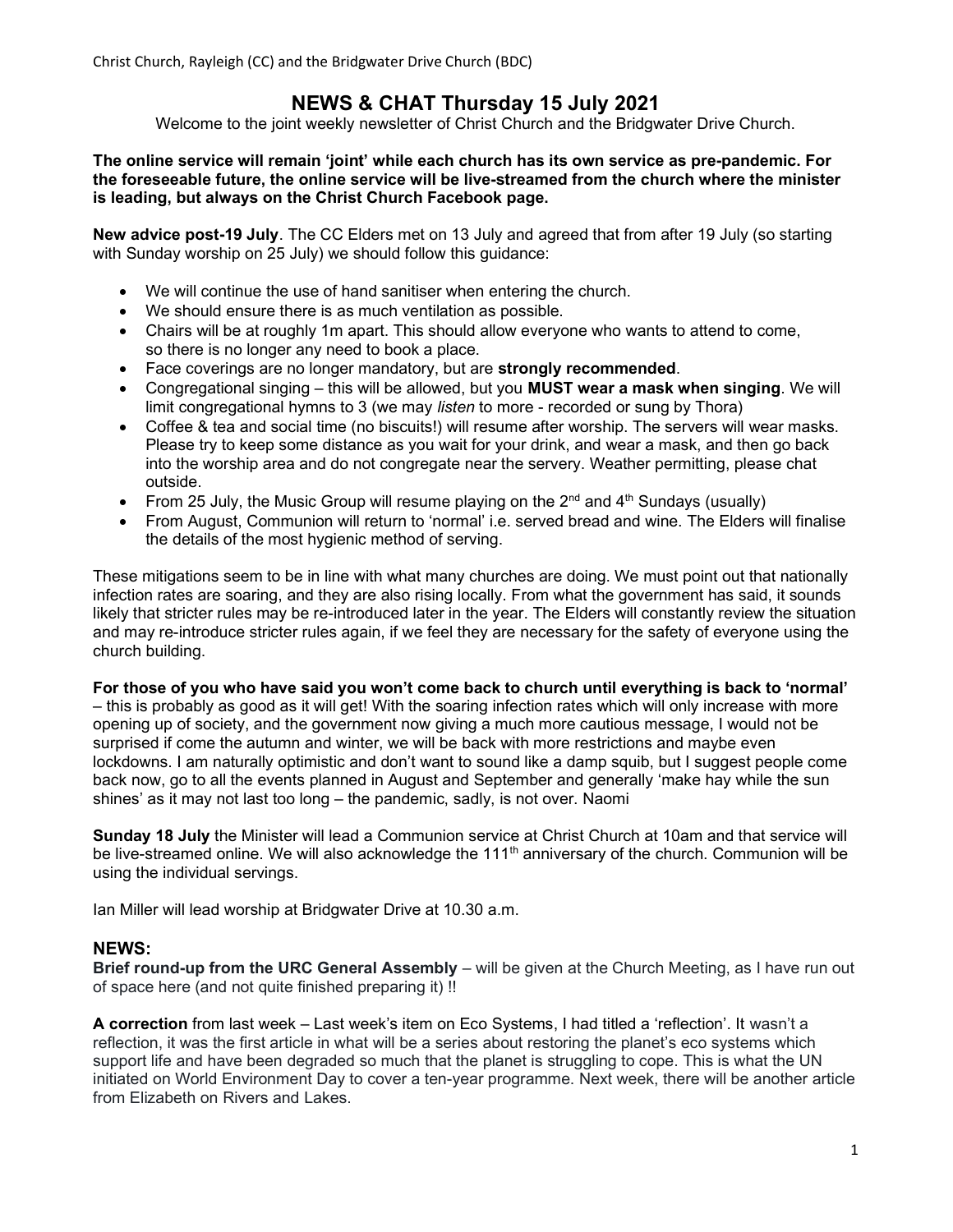Christ Church, Rayleigh (CC) and the Bridgwater Drive Church (BDC)

This Sunday is your last chance to buy the **Summer Quiz from Pat for £1**. They need to be returned to Pat by Sunday 1<sup>st</sup> August.

# OTHER DIARY DATES:

Monday 19 July, 7.30pm Indian Meal at the Mango Lounge, £17 per person (raises money for church funds). If you would still like to go OR need to cancel last minute, please contact Pat Botfield.

Wednesday 21 July, 7.30pm – Christ Church, Church Meeting – in person at the church. Agenda will be circulated this week. This will start with a short act of worship so the business will not commence before 7.45pm

ART EXHIBITION & SALE – Naomi will be holding an Art Exhibition of the art she did during Lent, and other art (+ the Corona poetry book and her novel If It Falls) **August 13-15** (details on the poster on the last page). And selling art to raise money for the future building project. If you are away those dates, but think you may like to purchase art, you can arrange a private viewing at the manse – 07555 705530 Please start inviting your friends and neighbours to this event!

This is both a fund-raising event AND a social and outreach event. It will be publicised to the public, and we will promote the new monthly 'Art for Fun' art club which will start on Saturday 4 September. The event is also designed to encourage the public to come into our building and get to know us, and to show the congregation new ways of using the building once the renovation work is done.

- If you would like to donate art for exhibition only or also for sale, please contact Naomi as soon as possible. You can do it anonymously if you are shy! We are particularly looking for art from younger members.
- If you can help with being a steward on the day and/or serving refreshments and providing homemade cakes for sale, please contact Janine - 07719 892728, or 01702 511861 or email

### FUTURE EVENTS – hold the dates, more information will follow nearer the time:

- Mon 9 August Holiday Club (more info from Sandy)
- Sat 21 August, Quiz Night
- Sun 29 August Climate Sunday, possible congregational lunch after worship
- Sat 4 Sept. 10-12, 1<sup>st</sup> Art for Fun adults and children
- Sun 12 Sept. Auction of Promises
- $\bullet$  Sat 18 Sept. 1st new Children's Club
- Sat 18 Sept 'More Tea Vicar' getting to know the church event

## This week the third item from the 9 things you can do about climate change –

### 3. Cut back on flying

If you need to fly for work, consider using video-conferencing instead. For trips in the same country or continent, take the train or explore options using an electric car.

For leisure trips, choose nearby destinations, and fly economy - on average, a passenger in business class has a carbon footprint three times higher than someone in economy.

If flying is unavoidable, pay a little extra for carbon offsetting - there are a variety of reputable schemes that fund sustainable

development projects or natural solutions like planting trees.



Someone older and wiser than me recently said, we shouldn't ask people to do things we don't do or are not willing to do ourselves, so as an example: Obviously we have not flown anywhere in 2020 or 2021, but even prior to that we were trying to limit flying to visiting family only, and holidaying in the UK.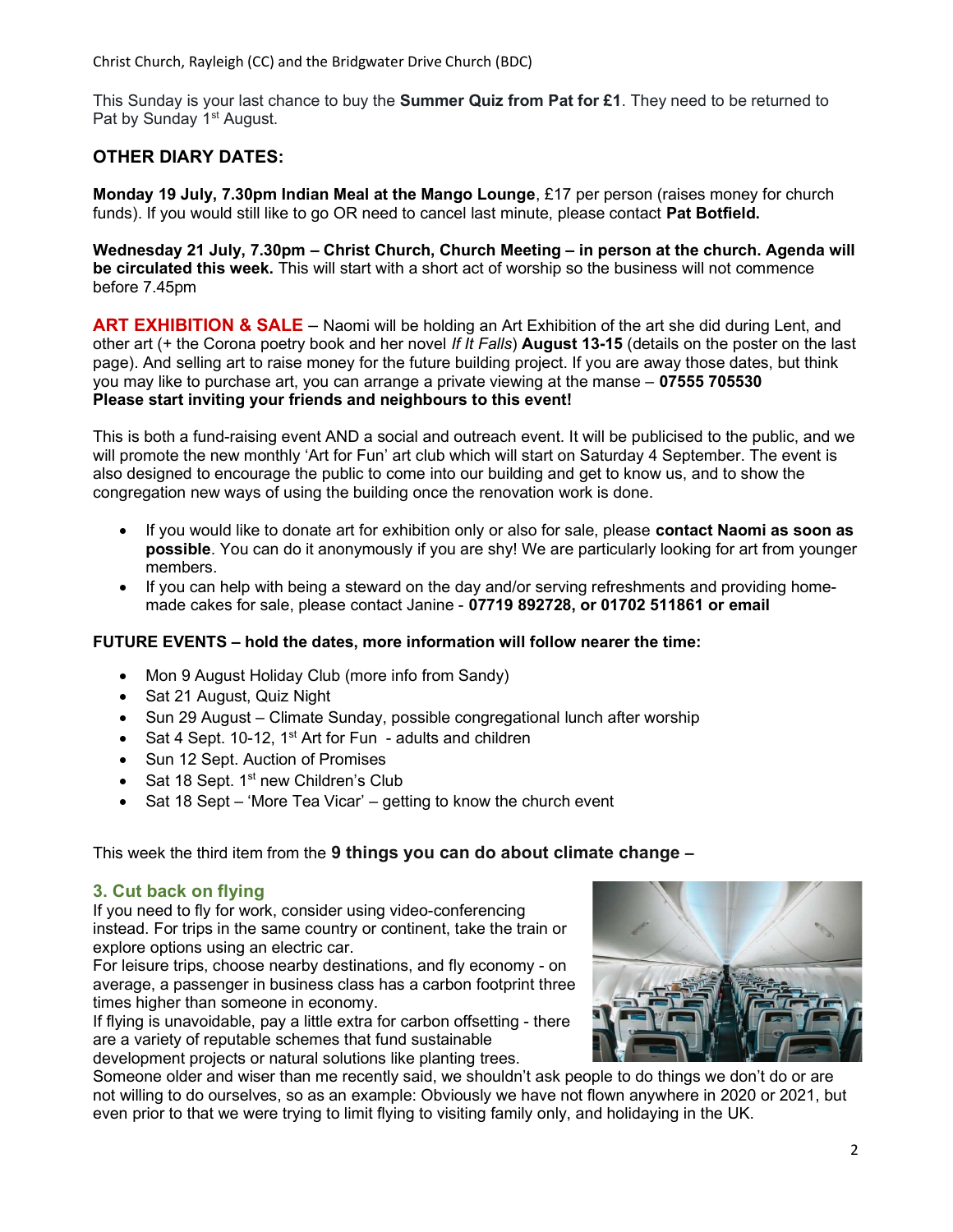Christ Church, Rayleigh (CC) and the Bridgwater Drive Church (BDC)

# TIPS & IDEAS

This week the 64 Million Artists idea is about telling stories:



Pick 2 people, 2 animals, 2 objects, 1 hope and 1 fear. Spend a few minutes thinking about the ways in which these things are connected and write a short story that brings them all together.

It could be people you know or people you don't know, objects you have around you, or objects that relate to the people or animals you have chosen, anything goes! Your story could be one sentence long, or one page long. If you prefer, you could draw or create a collage that depicts a scene from your story incorporating as many elements as you like.

### PRAYER CORNER

I invite all of you to set aside time daily to pray for our churches and members but also for the whole nation and world. This week we pray especially for wisdom in the coming relaxation of coronavirus restrictions and that people will take responsibility and think of others. We also pray for those, particularly in our own congregation, who are having to isolate after contact with Covid-19.

This week's prayer theme (prepared by Gwyneth). **Prayer Breakthrough.** We all need it, God wants us to have it, so let's ask God for it and believe God can make it happen, even in you and me!

#### Particular prayer requests this week:

Len & Pam U Audrey Brian, Jenny C's brother **Peter C** Tim, Bob W's nephew Doreen Bill & Beth Sheila S Grace & Phil **Della** Di's nephew, Bobby **Joan W** Frank **Irene** Michelle, Sophie and Baby Remy



As Della has decided to stay at Brooklands, she would be pleased to see anyone who could visit.

Brooklands, 25, Lambeth Road, Eastwood, SS9 5XR

Telephone (01702) 525375

#### Thanks:

Mavis thanks you for all your cards and messages when she had her hip operation - It is good to know that people care.



We give thanks and celebrate that Theresa Kittle will turn 99 on 19<sup>th</sup> July – Congratulations and Happy Birthday!

And 'happy birthday' to Christ Church – 111 years young !